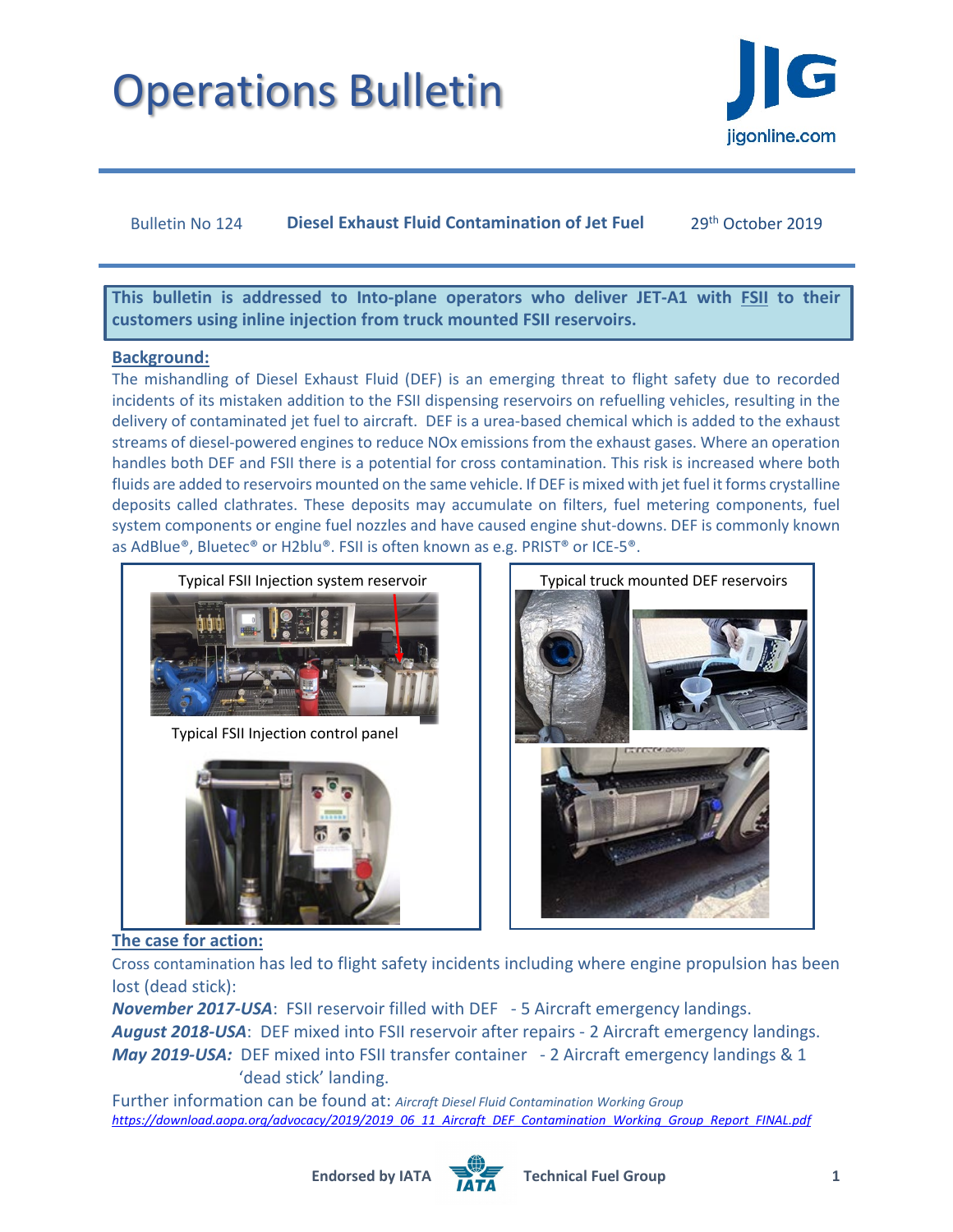

Bulletin No 124 **Diesel Exhaust Fluid Contamination of Jet Fuel** 29<sup>th</sup> October 2019

**Actions: This bulletin introduces new requirements in the JIG Standards.**

**1. Operators shall implement effective procedures for receipt, storage, transfer and stock recording of all FSII and DEF held on location, including:**

#### **Receipt documentation**

In order to support traceability and segregation, receipt documentation shall be checked to ensure that the product and documentation supplied match the FSII and DEF ordered, and that all relevant documents have been supplied.

### **Container condition/labelling**

All containers received shall be checked for appropriate labelling and undamaged condition when received. If not present or suitable, appropriate labelling shall be applied at this stage.

### **Recording of shipments and updating stock records**

Records of shipment details, quantities received, stock levels in storage, quantities of FSII and DEF transferred to vehicle reservoirs and stocks in vehicle reservoirs shall be maintained.

#### **Disposal of used containers**

When an FSII or DEF container is emptied, immediately move it to a separate used container area and mark it as empty with the original material signage marked with a large "X" (the signage should not be obliterated so container residual contents can be identified and disposed of via an approved hazardous waste process).

### **2. Segregation, Storage and control of stocks**

There is currently no colour differentiation between FSII and DEF and no Industry agreed standard for selective coupling systems, therefore, operators shall implement the following controls to manage FSII and DEF.

- All FSII and DEF stocks shall be stored in separate and segregated storage areas.
- FSII and DEF storage areas shall be clearly labelled.
- Operators shall control replenishment of truck mounted FSII and DEF reservoirs using procedures which require a documented cross check and confirmation by a second person prior to refilling the reservoirs.

Additional physical controls to prevent cross contamination shall include one of the below;

- **1.** Lockable filler caps on truck mounted FSII reservoirs with keys held under controlled conditions.
- **2.** Transfer of FSII through a grade selective coupling/adaptor on the transfer hose and the permanently installed vehicle's FSII reservoir. These selective couplings/adaptors shall be unique for FSII transfer at each site.



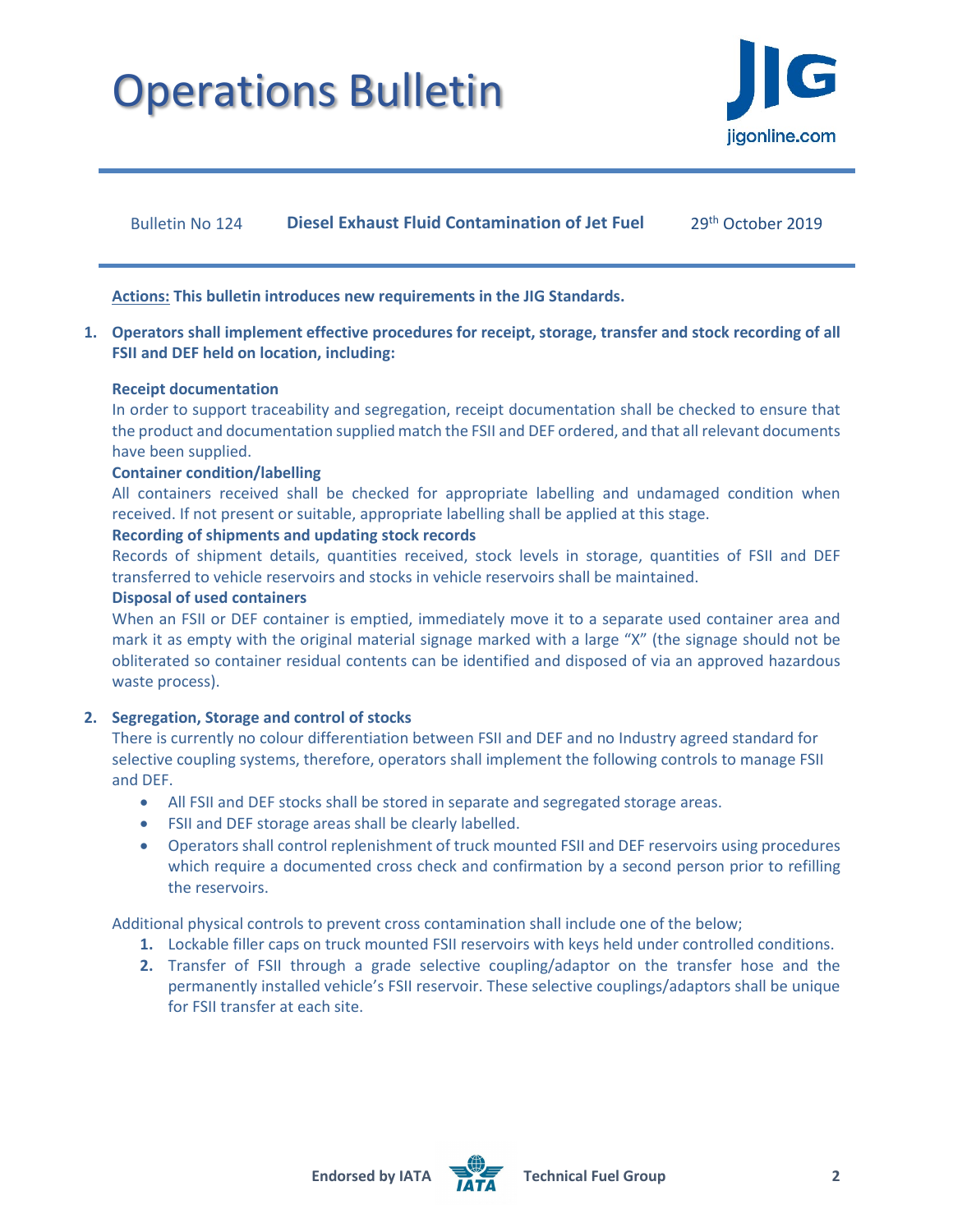

Bulletin No 124 **Diesel Exhaust Fluid Contamination of Jet Fuel** 29<sup>th</sup> October 2019

### **3. Vehicle reservoir labelling**

FSII and DEF reservoirs on fueling vehicles and transfer containers if used, shall be clearly labelled. A warning sign shall also be applied next to the fill point, clearly naming the brand of the additive stored in the reservoir, e.g.

- For DEF reservoirs: "Warning! Reservoir for *{Brand of DEF}* only"
- For FSII reservoirs: "Warning! Reservoir for *{Brand of FSII}* only"

## **4. Procedures:**

All requirements listed above shall be subject to appropriate Management of Change plans and reflected in written procedures for the receipt, storage, stock control, handling, transfer and dispensing of FSII and DEF. There shall be separate procedures for FSII and DEF.

### **5. Training**

Provide clear training, instructions and procedures to all relevant staff including fuelling operators and vehicle mechanics on;

- the potential consequences and risks to flight safety of the mixing of DEF with jet fuel and its effects, and
- the correct storage, handling, dispensing and control of both FSII and DEF.

## *Additional information can be found in EI1538- Handling of Fuel System Icing Inhibitor and aviation fuel containing Fuel System Icing Inhibitor.*

## **Actions to Implement this Bulletin (See Table 1 for Action Type Codes)**

| <b>Action Description</b>                                                                                                                 | <b>Action Type</b> | <b>Completion Date</b> |
|-------------------------------------------------------------------------------------------------------------------------------------------|--------------------|------------------------|
| Implement effective procedures for receipt, storage, stock control,<br>handling, transfer and dispensing of FSII and DEF held on location | JS                 | 31 May 2020            |
| Establish appropriate segregation and labelling of FSII and DEF stocks<br>in storage and operational use.                                 | JS                 | 31 May 2020            |
| Clearly label the FSII and DEF reservoirs on fuelling vehicles, transfer<br>containers and hoses if used.                                 | JS                 | 31 May 2020            |
| Implement physical controls to prevent cross contamination                                                                                | JS                 | 31 Oct 2020            |
| Provide clear training, instructions and procedures to all relevant staff                                                                 | <b>RA</b>          | 31 May 2020            |